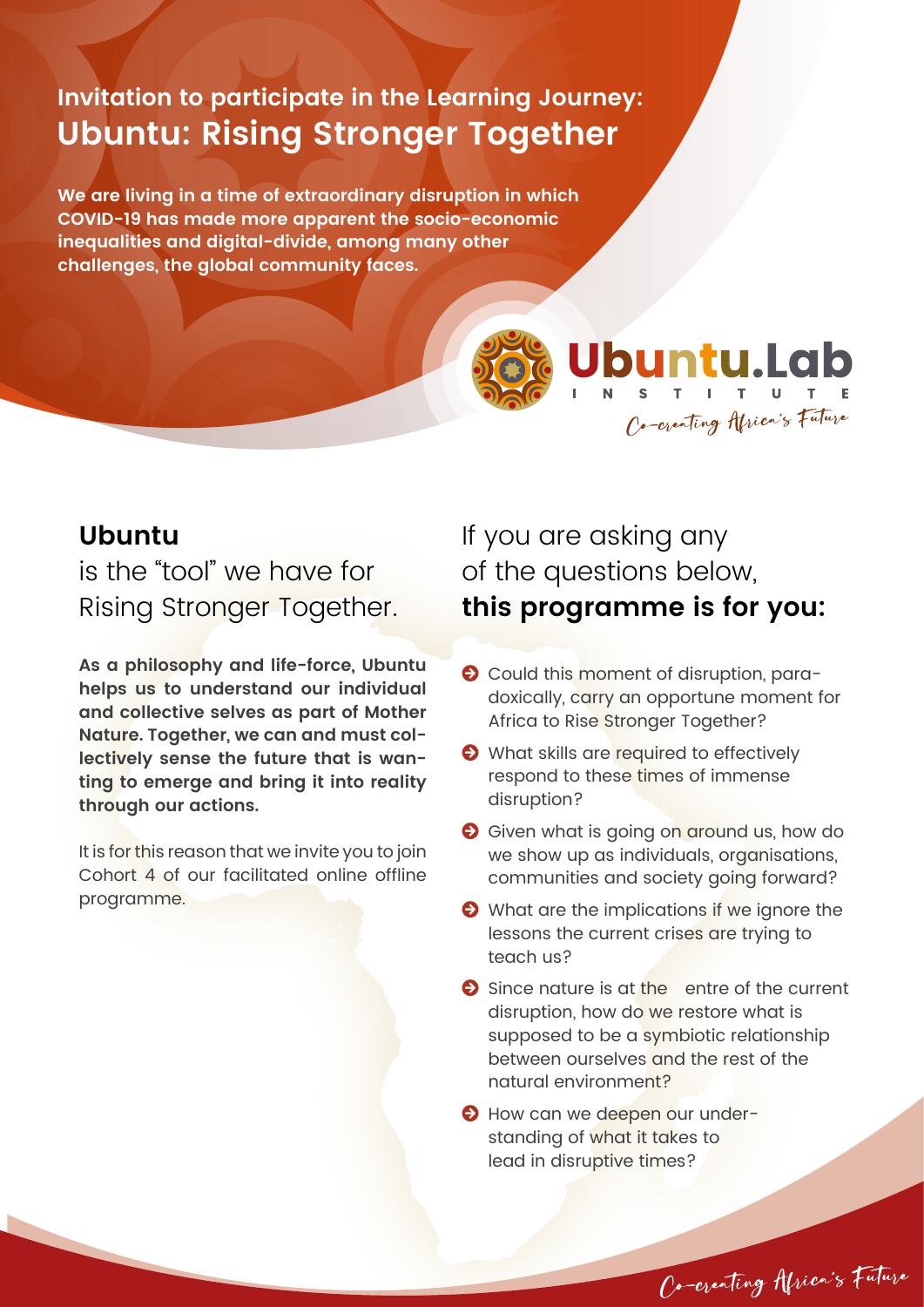#### **What is Ubuntu.Lab** and how will it work?

**RACKER** 

Ubuntu.Lab is an applied online-offline learning program for change-makers, emerging and established leaders and innovators across Africa.

**The core ingredients** of the program are:

- $\bullet$  Seven 120 minute live online sessions. These live sessions are the key learning spaces to enhance our skills, tools, processes and techniques for leading transformation in an Ubuntu way.
- **Five 90 minute online Ubuntu-Cafés.**  The Ubuntu-Café is an additional learning opportunity where participants interact with one another. At times, a guest – who is an expert or practitioner in their field – is invited to spark the dialogue.
- **Application of the learning.** In between the sessions, participants will spend an average of 3 hours a week to apply the insights from their learning into their daily work.

### **What are the benefits** of participating in this program?

- **Connect** with fellow change makers across Africa
- **Learn** and practice new approaches to systems transformation
- **O** Innovate new solutions to current and emerging challenges
- **Strengthen** your personal and collective leadership

Co-creating Africa's Future